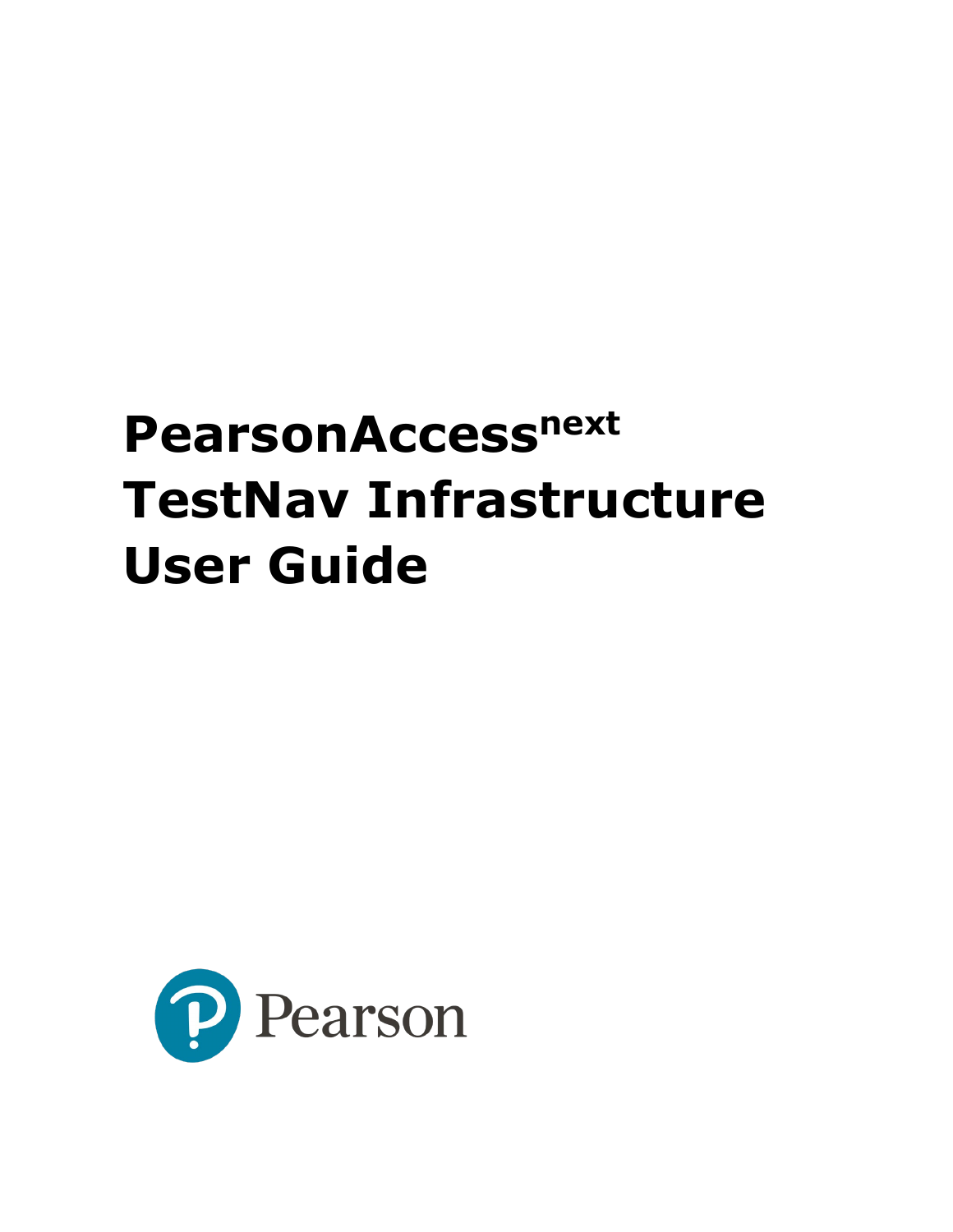# **Table of Contents**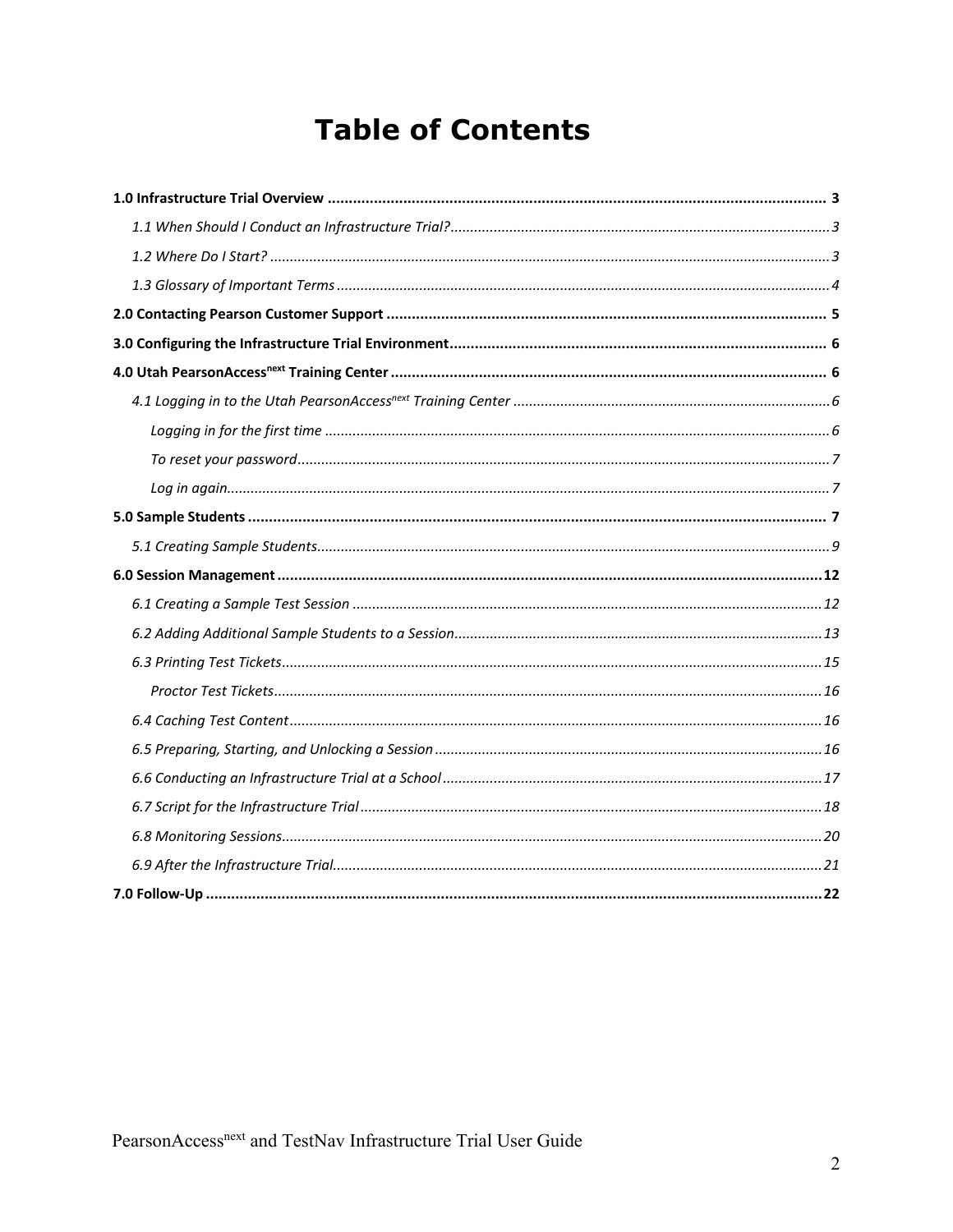# <span id="page-2-0"></span>**1.0 Infrastructure Trial Overview**

This guide is designed to support the completion of an Infrastructure Trial. An Infrastructure Trial is an opportunity for districts and schools to prepare for online testing by simulating test-day network utilization, provides students and test proctors with practice in logging into an online test, illuminates training gaps for school staff and exposes weaknesses in school communication plans for online testing. This will help determine if any issues need to be resolved and confirm all testing devices are properly configured and ready to run online assessments using PearsonAccess<sup>next</sup> and TestNav.

This guide will define important terms, walk you through tasks required before, during, and after a Trial, and familiarize you with the PearsonAccess<sup>next</sup> Training Center and technical requirements. It is recommended that you read through the entire guide before installing software and completing the setup for an Infrastructure Trial.

An Infrastructure Trial is one of several tasks to complete before testing to confirm site readiness.

# <span id="page-2-1"></span>**1.1 When Should I Conduct an Infrastructure Trial?**

The Infrastructure Trial should begin only **after** you have completed the technology setup. You will also want to confirm the testing dates scheduled with your District Test Coordinator in order to complete the Infrastructure Trial prior to the test administration. District Technology Coordinators and other technology staff must plan approximately 60 minutes to administer the Infrastructure Trial (times may vary depending on infrastructure complexities).

The Infrastructure Trial can be used to test the school and district infrastructure and can also be used to administer Question Samplers to students. Students can participate in the Infrastructure Trial by using printed Student Test Tickets to log into the system.

# <span id="page-2-2"></span>**1.2 Where Do I Start?**

Once login credentials have been distributed by the District Test Coordinator, the District Technology Coordinator and other technology staff will have access to the PearsonAccess<sup>next</sup> Training Center to set up the Infrastructure Trial.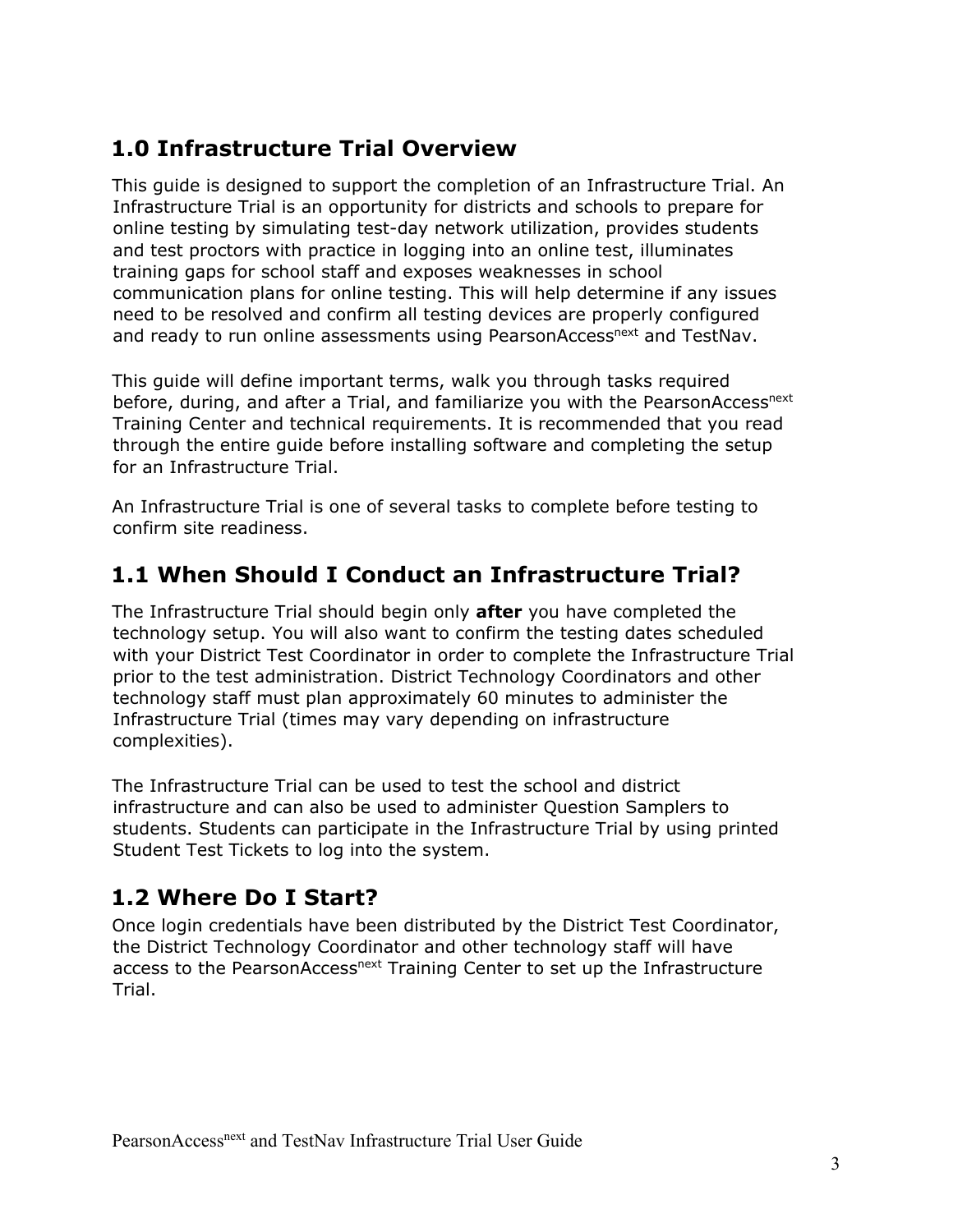## <span id="page-3-0"></span>**1.3 Glossary of Important Terms**

**Question Samplers** are secure practice tests that provide students an opportunity to practice using the computer-based platform prior to testing. Note: there are non-secure versions of the Question Samplers, but for the purposes of your local Infrastructure Trial you will utilize the Question Samplers that are accessible via the training site test tickets.

**PearsonAccess<sup>next</sup>** [\(](https://ms.pearsonaccessnext.com/)<https://ut.pearsonaccessnext.com/>[\)](https://ms.pearsonaccessnext.com/) operational site (blue) is a website used for almost all test preparation, setup, administration, and reporting tasks. The correct test administration should be verified every time you log in. PearsonAccess<sup>next</sup> requires username and password setup.

**Utah PearsonAccessnext Training Center** (brown) provides an opportunity to practice PearsonAccess<sup>next</sup> tasks and is the means of managing the **Infrastructure Trial** in preparation for testing. It can be accessed at [https://trng](https://trng-tx.pearsonaccessnext.com/)[-](https://trng-ms.pearsonaccessnext.com/)[ut.pearsonaccessnext.com](https://trng-ut.pearsonaccessnext.com/)[.](https://trng-ms.pearsonaccessnext.com/) The Training Center requires username and password setup.

**Proctor Caching** is the process of loading or "caching" test content locally on a computer at a school level, and can run on any workstation on the network that meets the minimum requirements. Proctor Caching software is provided by Pearson. Proctor Caching is used to reduce test delays due to network congestion and provides students with a more seamless testing experience.

**TestNav 8 (TestNav or TN8)** is the testing platform that students will use to take their online assessment.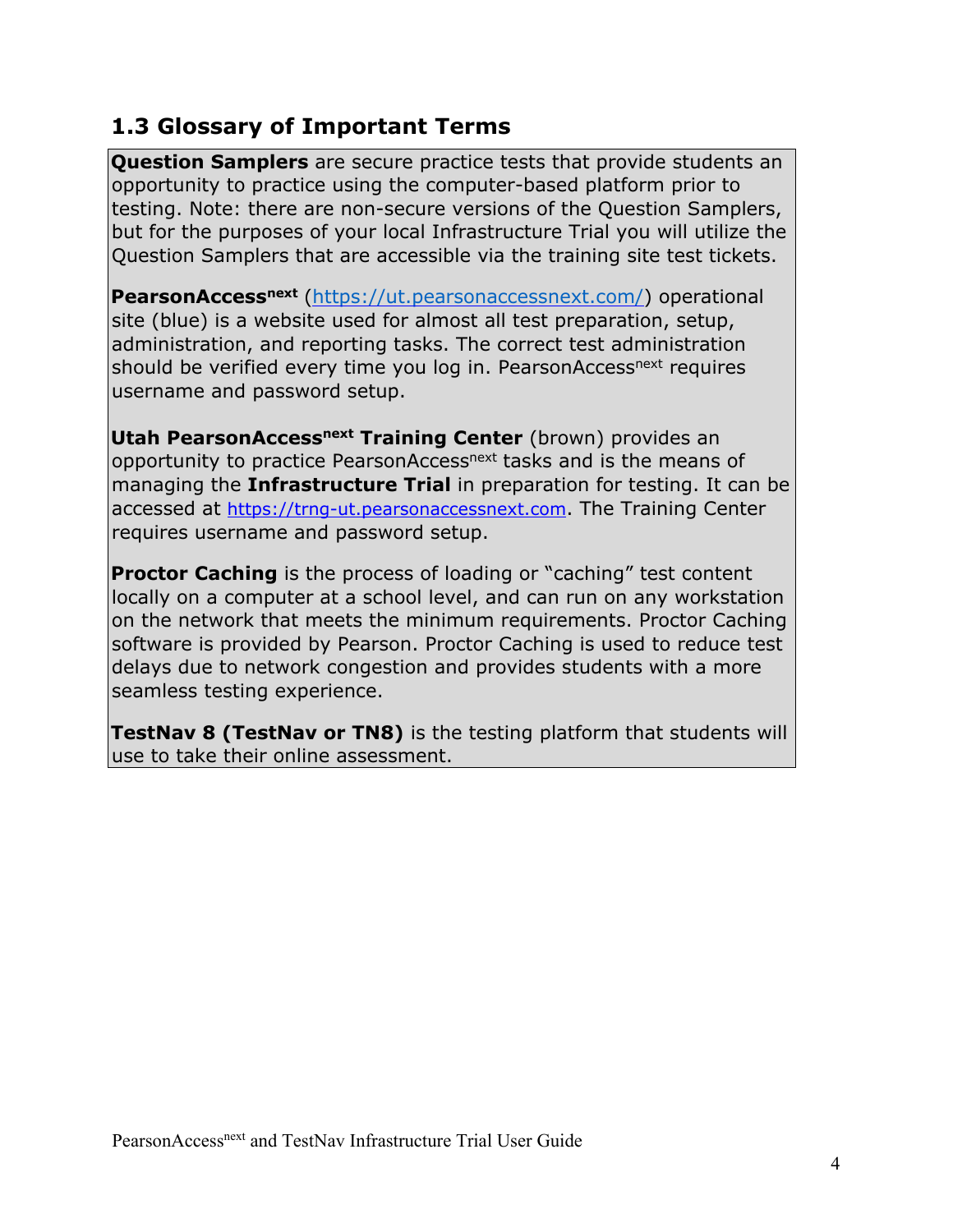# <span id="page-4-0"></span>**2.0 Contacting Pearson Customer Support**

If technical assistance is needed at any point during your Infrastructure Trial, contact Pearson Customer Support at 877-227-5009. Make sure that you know the answers to all relevant questions below so that Pearson can assist you effectively and efficiently.

#### **• PearsonAccess**next

o Are you using a Windows, Mac, or mobile device?

- o What is your role (Administrator, Proctor, or Technology Coordinator)?
- o What screen are you on? Provide the path if possible. See screenshot below as an example.

| $\mathbf{z}$<br>翻<br>骨<br>$\bullet$<br>森<br>Setup<br>Testing<br>Reports<br>Support<br>Home |                         |                                |                          |
|--------------------------------------------------------------------------------------------|-------------------------|--------------------------------|--------------------------|
| <b>Student Tests</b>                                                                       |                         |                                |                          |
| Tasks 0 Selected                                                                           |                         | Student Tests 0 Selected Clear |                          |
| Select Tasks                                                                               | $\overline{ }$<br>Start | Manage                         | $\overline{\phantom{0}}$ |
| <b>Find Student Tests</b>                                                                  |                         |                                |                          |
| Student Last Name starts with                                                              | <b>Q</b> Search         |                                |                          |

o What task were you trying to complete when you encountered an error?

- o What was the error message? If there wasn't an error message, what are you unable to do?
- **TestNav** 
	- o Is the student using a PC, Mac, or mobile device?
	- $\circ$  What step of the Infrastructure Trial was the student/volunteer trying to complete in TestNav when he/she encountered an error?
	- $\circ$  Did an error code or message appear?  $\circ$  What is the IP address of the Proctor Caching computer? o Do you use a proxy server, and if so, what is the IP address?
	- o Have the TestNav URLs been allowed through your Firewall/Content filter?

#### • **Proctor Caching**

o Are you using a Windows or a Mac?

o Were you setting up Proctor Caching on a workstation or a server?

o Have you installed the Proctor Caching software?

o Did you start the Proctor Caching software prior to attempting to Proctor Cache?

- o Did you add an IP address to your Proctor Caching server locations in the PearsonAccess<sup>next</sup> TestNav configuration? This needs to be the IP address of the Proctor Caching computer. Did you add the appropriate port? This is typically port 4480.
- o Did you add the whitelist URLs to your firewall and content filtering software? The whitelist URLs that need to be added can be found at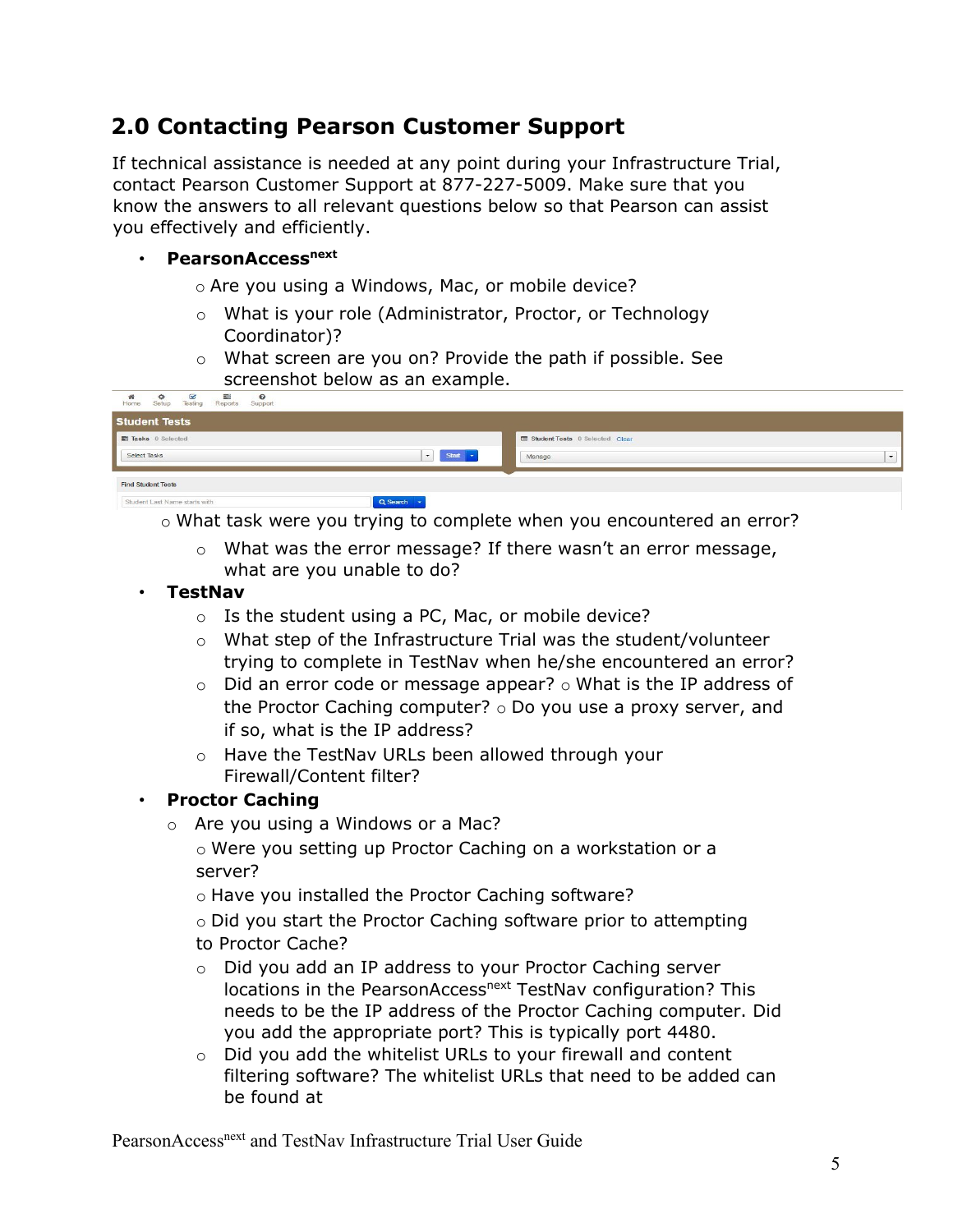[https://support.assessment.pearson.com/display/TN/Network+R](https://support.assessment.pearson.com/display/TN/Network+Requirements+and+Guidelines) [equirements+and+Guidelines](https://support.assessment.pearson.com/display/TN/Network+Requirements+and+Guidelines) [.](https://support.assessment.pearson.com/display/TN/TestNav) 

## <span id="page-5-0"></span>**3.0 Configuring the Infrastructure Trial Environment**

To configure the Infrastructure Trial environment (e.g., Download and install appropriate software), please see the TestNav 8 Online Support documentation site, **[https://support.assessment.pearson.com](https://support.assessment.pearson.com/)** [f](https://support.assessment.pearson.com/)or additional information and resources.

All Infrastructure Trial activities are conducted in the **Training Center** (**brown site**), and not the PearsonAccess<sup>next</sup> Operational site (blue site).

Follow all instructions for the activities below:

#### **Before the Infrastructure Trial**

- Downloading and install the Proctor Caching software, if necessary (minimum 100 kbps/student of bandwidth needed for testing)
- Downloading and install the TestNav app for mobile devices or computers
- Verify that Proctor Caching and TestNav are communicating
- Conduct the App Check using TestNav
- Pre-Cache test content

#### **During the Infrastructure Trial**

• Starting proctor caching software if it's not already started

### <span id="page-5-1"></span>**4.0 Utah PearsonAccessnext Training Center**

The Utah PearsonAccess<sup>next</sup> Training Center is the site used to administer an Infrastructure Trial. Within the Training Center, users can create sample students, create test assignments, create sample sessions, and add students to these sessions. The Training Center is also used to monitor sessions during the Infrastructure Trial. Because most of the setup for computer-based testing occurs at a school-level, these instructions are directed to the school level test coordinator.

## <span id="page-5-2"></span>**4.1 Logging in to the Utah PearsonAccessnext Training Center**

The district level test coordinator will be responsible for creating user accounts in the Training Center. You should receive an email with your username and instructions for creating your password. If you have not received these instructions, contact your district level test coordinator.

#### <span id="page-5-3"></span>**Logging in for the first time**

After you receive the email providing your username, complete the following steps: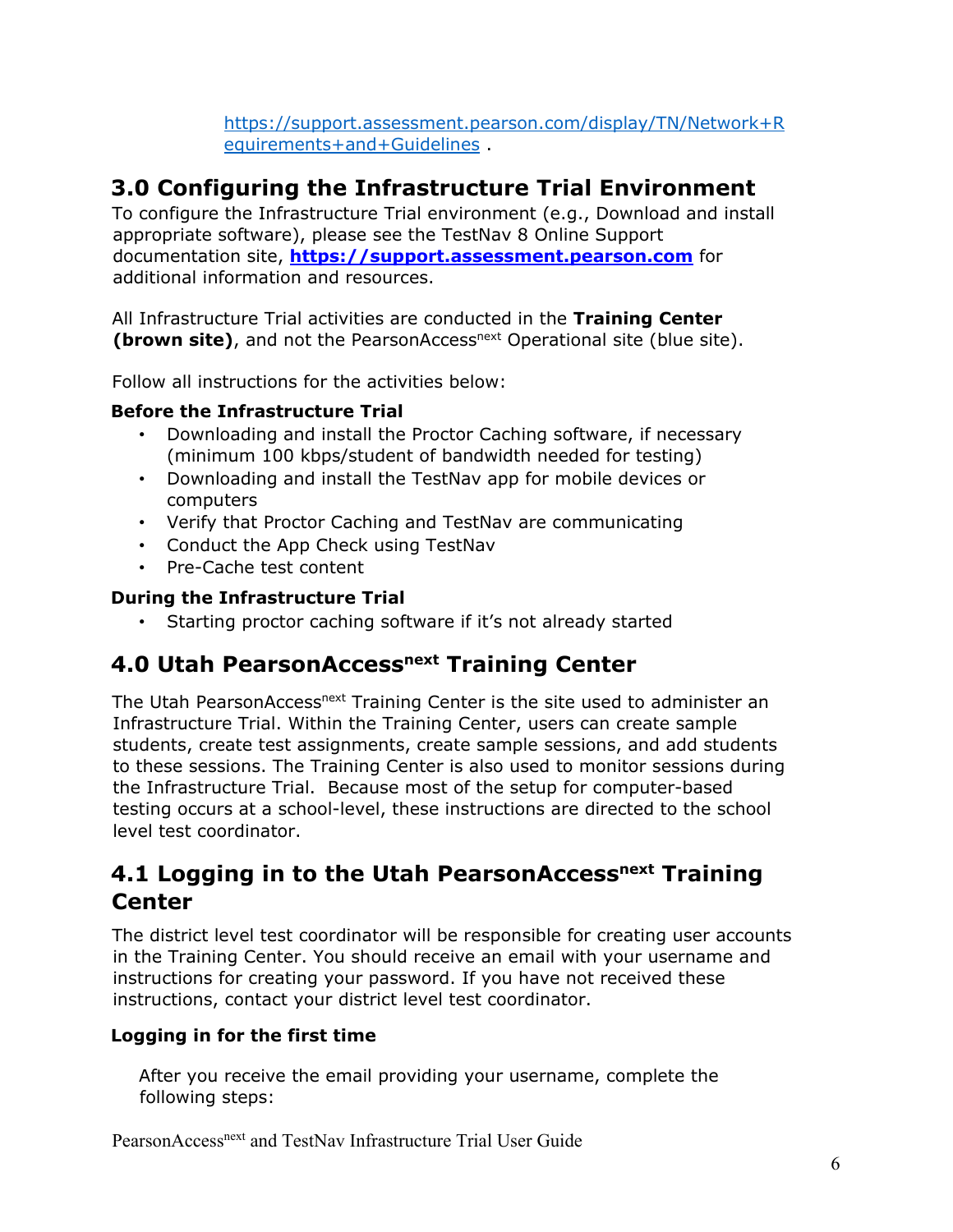- **1.** Click on the link within the email.
- **2.** Create a password; you will be prompted to enter it twice, and then click **Set Password**.
- **3.** Click **OK**.
- **4.** To return to the Training Center, go to [https://trng](https://trng-ut.pearsonaccessnext.com/)[ut.pearsonaccessnext.com](https://trng-tx.pearsonaccessnext.com/)[.](https://trng-ms.pearsonaccessnext.com/) Then click **Sign In**.
- **5.** Read the Privacy Policy and Terms and Conditions of Use and click **Accept.**

You have only **five** chances to enter the correct username and password on the login screen. If the fifth attempt is unsuccessful, your account will be locked.

#### <span id="page-6-0"></span>**To reset your password**

- **1.** Go to [https://trng](https://trng-tx.pearsonaccessnext.com/)[-](https://trng-ms.pearsonaccessnext.com/)[ut.pearsonaccessnext.com](https://trng-ut.pearsonaccessnext.com/)[.](https://trng-ms.pearsonaccessnext.com/)
- **2.** Under the Sign In button, click **Forgot Password** to go to the *Reset Password* screen.
- **3.** Enter your username and email address, and then click **Request Password Reset**. You must enter your **exact** username and email address. If you do not know your username, contact your district level test coordinator. If either your username or email does not match the name and email associated with your user account, you will not be able to reset the password.

#### <span id="page-6-1"></span>**Log in again**

The second time that you log in, use the following login procedure:

- **1.** Go to [https://trng](https://trng-tx.pearsonaccessnext.com/)[-](https://trng-ms.pearsonaccessnext.com/)[ut.pearsonaccessnext.com](https://trng-tx.pearsonaccessnext.com/)[.](https://trng-ms.pearsonaccessnext.com/) Then click **Sign In**.
- **2.** Enter your username and password, and then click **Sign In**.

## <span id="page-6-2"></span>**5.0 Sample Students**

Sample students must be created within the Training Center to administer an Infrastructure Trial. Test coordinators must be signed in to the Training Center to access the Create Sample Students wizard. Because the purpose of an Infrastructure Trial is to test district and school infrastructure, you should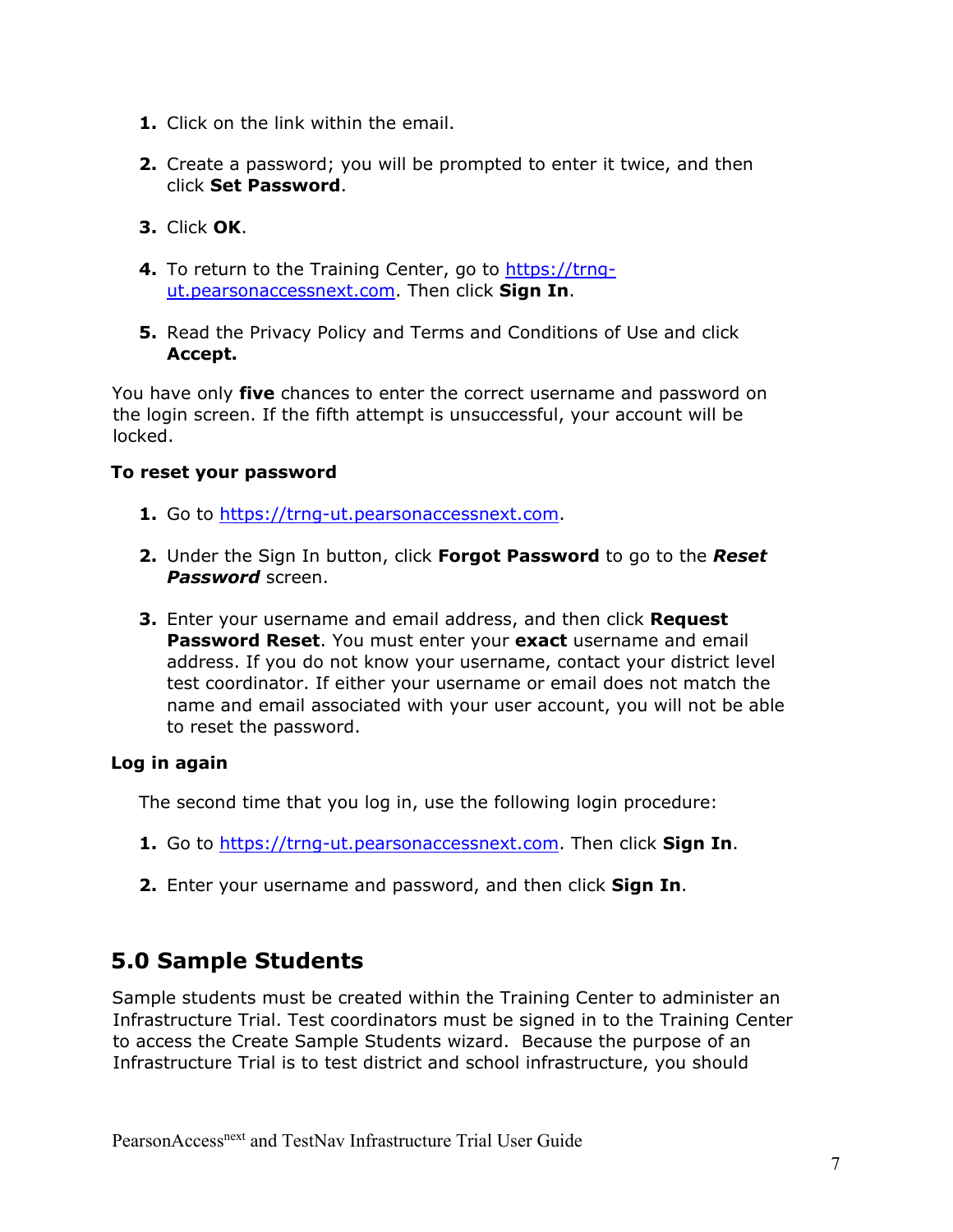**not** use real student data. The Training Center provides a simple means of creating sample students that can be used for a Trial. This section will go over the process by which sample students will be created and managed for an Infrastructure Trial.

Note: Disable pop-up blocking software for the PearsonAccess<sup>next</sup> website. A pop-up blocker will block screens from opening on administrative workstations used by school staff (this is not necessary on student devices).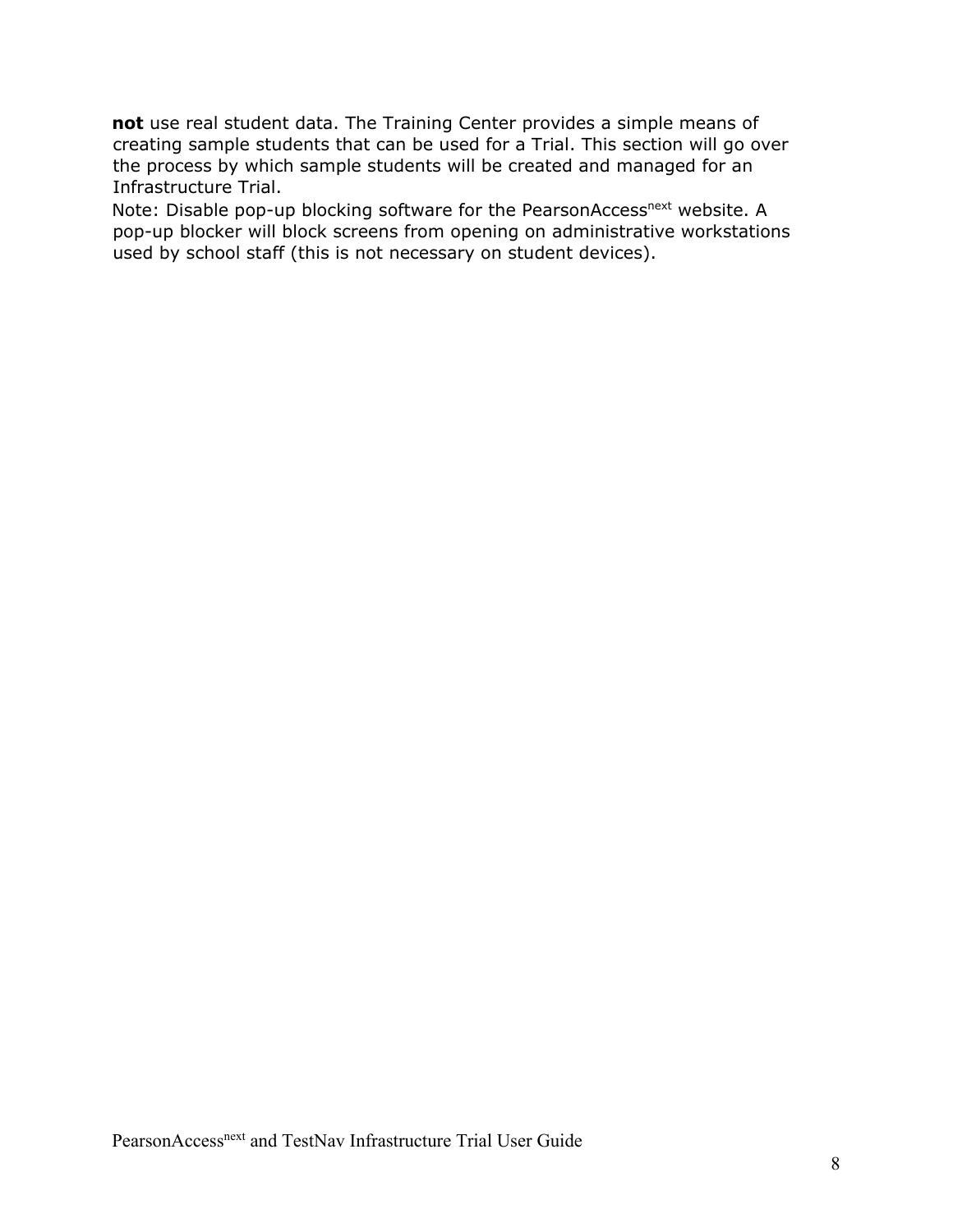## <span id="page-8-0"></span>**5.1 Creating Sample Students**

Sample students must be created within the Utah PearsonAccess<sup>next</sup> Training Center in order to administer an Infrastructure Trial. The number of sample students to be created should be based on the maximum number of computers that will be used concurrently during testing. We also recommend creating at least ten percent additional sample students so you will have extra student test tickets in the event of any login complications. Each ticket is valid for one login attempt, unless the student is resumed in PearsonAccess<sup>next</sup>.

To create sample students within the Training Center:

- **1.** Log in to the Training Center [\(https://trng-](https://trng-ms.pearsonaccessnext.com/)[ut.pearsonaccessnext.com](https://trng-tx.pearsonaccessnext.com/)[\).](https://trng-ms.pearsonaccessnext.com/)
- **2.** On the home page, click the **Setup** tab, then click **Students** in the drop down.



**3.** Click the down arrow to the right of **Select Tasks**.

| Home                | o<br>Setup       | Testing | 특<br>Reports | Support |              |
|---------------------|------------------|---------|--------------|---------|--------------|
| <b>Students</b>     |                  |         |              |         |              |
|                     | Tasks 0 Selected |         |              |         |              |
| <b>Select Tasks</b> |                  |         |              |         | <b>Start</b> |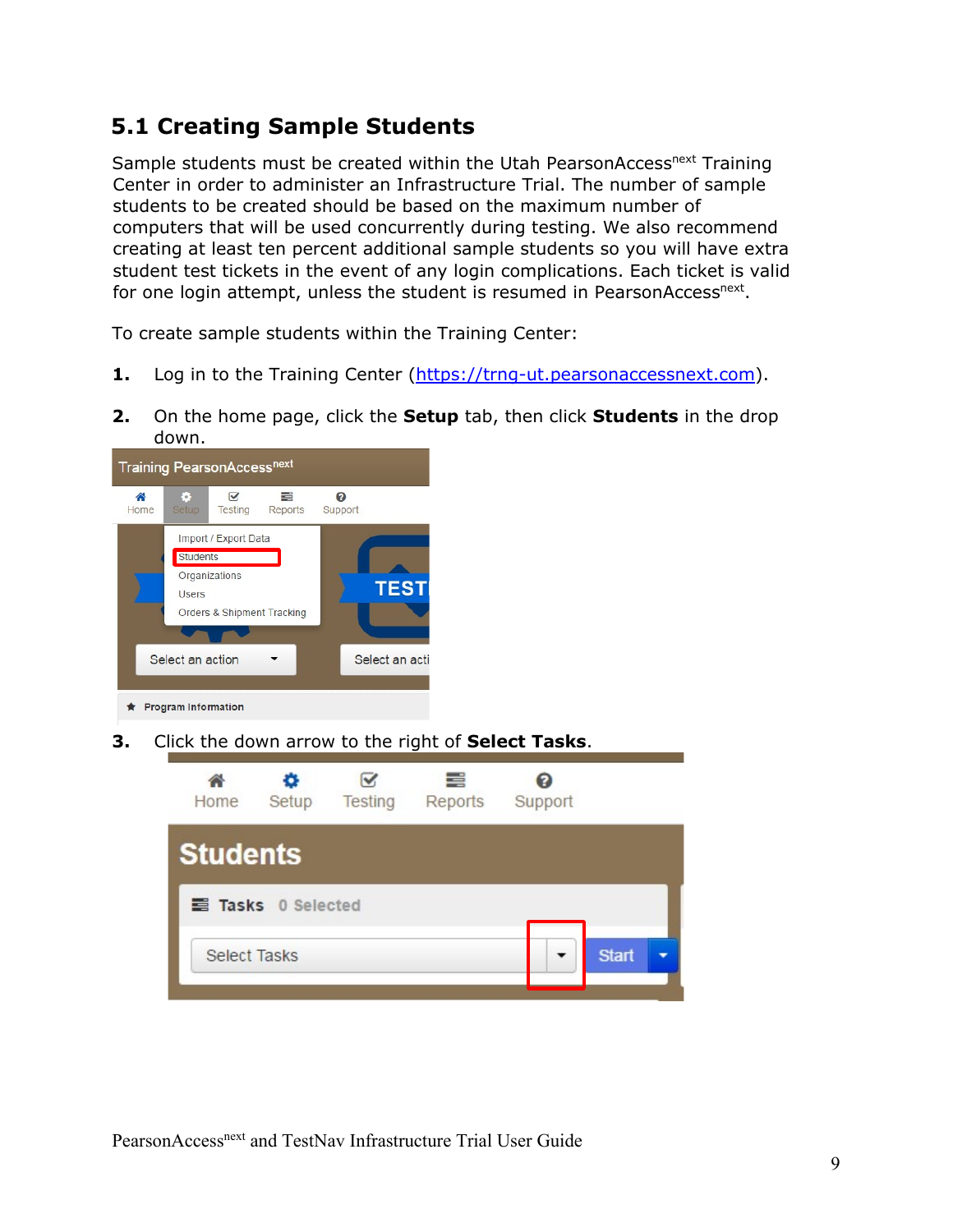**4.** Mark the checkbox by the **Generate Sample Students** task.



**5.** Click **Start**.

| <b>Students</b>                                  |                   |
|--------------------------------------------------|-------------------|
| <b>三 Tasks</b> 1 Selected                        |                   |
| <b>Select Tasks</b>                              | <b>Start</b>      |
| Create / Edit Students                           |                   |
| Registration<br><b>Enroll Students</b>           | ATP2 Dec 2016 -   |
| <b>Register Students</b><br>Manage Student Tests | Q Search<br>himur |
| Generate Sample Students                         | No Results        |

The Generate Sample Students screen opens.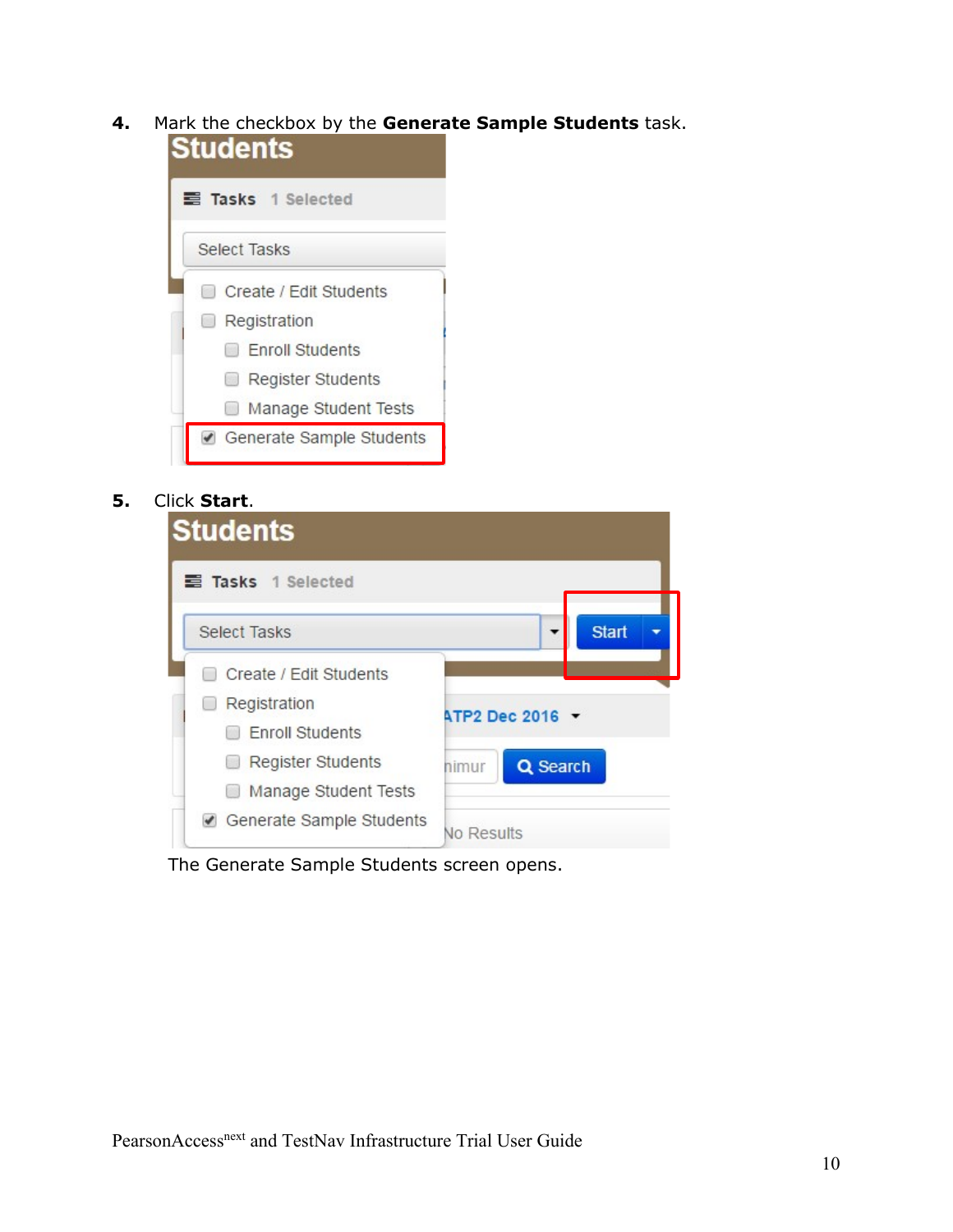| <b>Training PearsonAccessnext</b> |  |  |
|-----------------------------------|--|--|
| <b>Tasks for Students</b>         |  |  |
| Generate Sample Students          |  |  |
| <b>Generate Sample Students</b>   |  |  |
| Organization*                     |  |  |
| Select<br>v                       |  |  |
| <b>Enrolled Grade*</b>            |  |  |
| ۷                                 |  |  |
| Test*                             |  |  |
| Select<br>۳                       |  |  |
| Type*                             |  |  |
| v                                 |  |  |
| Number of Students*               |  |  |
|                                   |  |  |
| Between 1 and 99                  |  |  |
| * Required                        |  |  |
| Generate<br>Reset                 |  |  |
|                                   |  |  |

- **6.** Select your school from the Organization drop down.
- **7.** Enter a Grade.
- **8.** Select the **appropriate grade and subject**.
- **9.** Set the Format to **Online.**
- **10.** Enter the number of students you would like to create (between 1 and 99).
- **11.** Click **Generate**.
- **12.** Repeat the steps above until you have created sample students for the number of computers that will be tested concurrently, plus at least 10% additional sample students.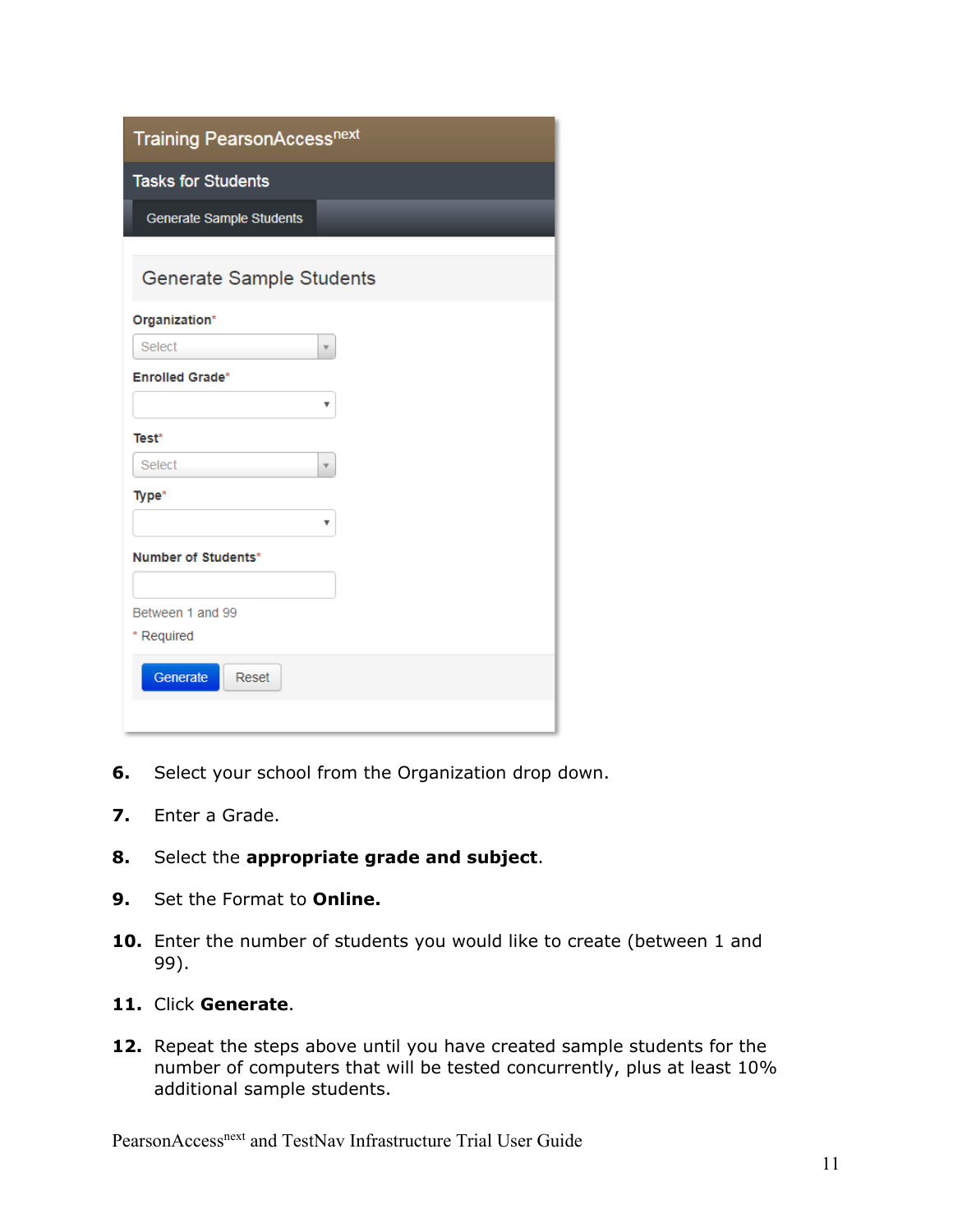**13.** When finished generating students, click **Exit Tasks**.

## <span id="page-11-0"></span>**6.0 Session Management**

### <span id="page-11-1"></span>**6.1 Creating a Sample Test Session**

Once sample students are available, a sample session must be created in order to administer an Infrastructure Trial. For an Infrastructure Trial, only one session is necessary, although you may want to create a separate session for accommodated forms. For operational administrations, the test administration manuals will include guidance on determining the most appropriate method of setting up sessions for your school.

IMPORTANT: The proctor caching software must be downloaded and installed and the proctor caching machine IP address must be entered in the PearsonAccess<sup>next</sup> TestNav Configuration prior to creating a test session. View instructions to configure TestNav at [https://support.assessment.pearson.com/x/L4Dy.](https://support.assessment.pearson.com/x/L4Dy)

To create a sample test session:

**1.** From the home page, go to the **Testing** tab and click **Sessions**.



**2.** Select **Create/Edit Sessions** from the **Select Tasks** drop down and select **Start**.

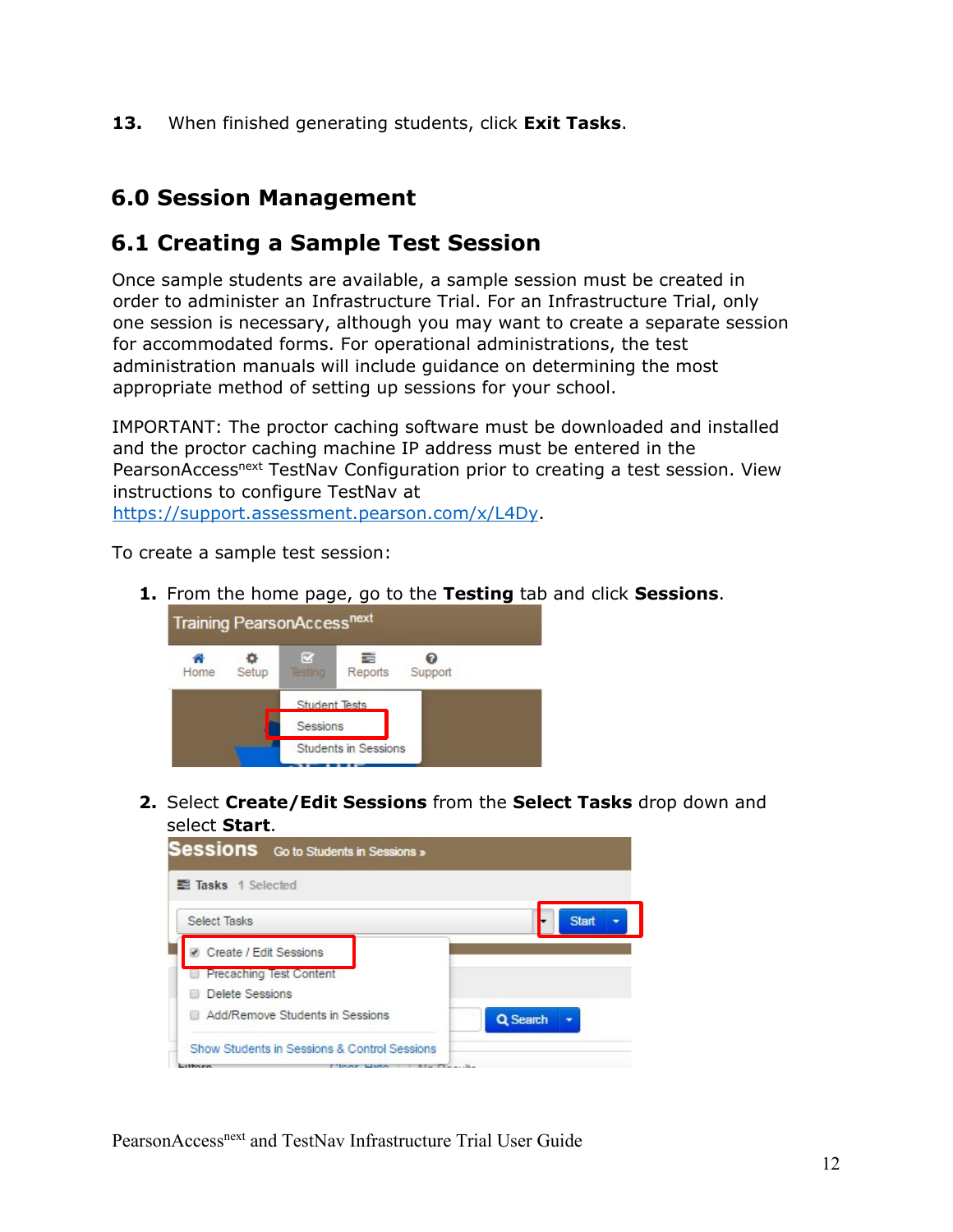**3.** Enter the Session Name, Organization, Test Assigned (Infrastructure Trial Test), Form Group Type, Scheduled Start Date, Scheduled Start Time, Lab Location, and Precaching Computer.

Note: In most scenarios you will enter **Main** as the **Form Group Type** for your test sessions. However some accommodations will require that you choose a different Form Group Type. For a complete list of test accommodation assignment instructions please refer to the Accommodations Matrix, as found on the Utah Resource Center http://utah.pearsonaccessnext.com/

Please note that scheduling a date and start time for a session is intended primarily for *planning* purposes. A test session will not start until you click **Start** on the Session Details screen, regardless of the scheduled start date and time.

- **4.** At the bottom of the screen, click the down arrow by **Find by Name or ID**.
- **5.** Search for and select the students to be added to the session.
- **6.** Click **Create** to create the session and **Exit Tasks** to move to the next part of setting up the trial.

# <span id="page-12-0"></span>**6.2 Adding Additional Sample Students to a Session**

**1.** Go to the **Testing** tab and select **Sessions**.



**2.** Under Find Sessions, search to find the session you want to add students to, or click the down arrow next to the **Search** button to reveal and select the option to show all results.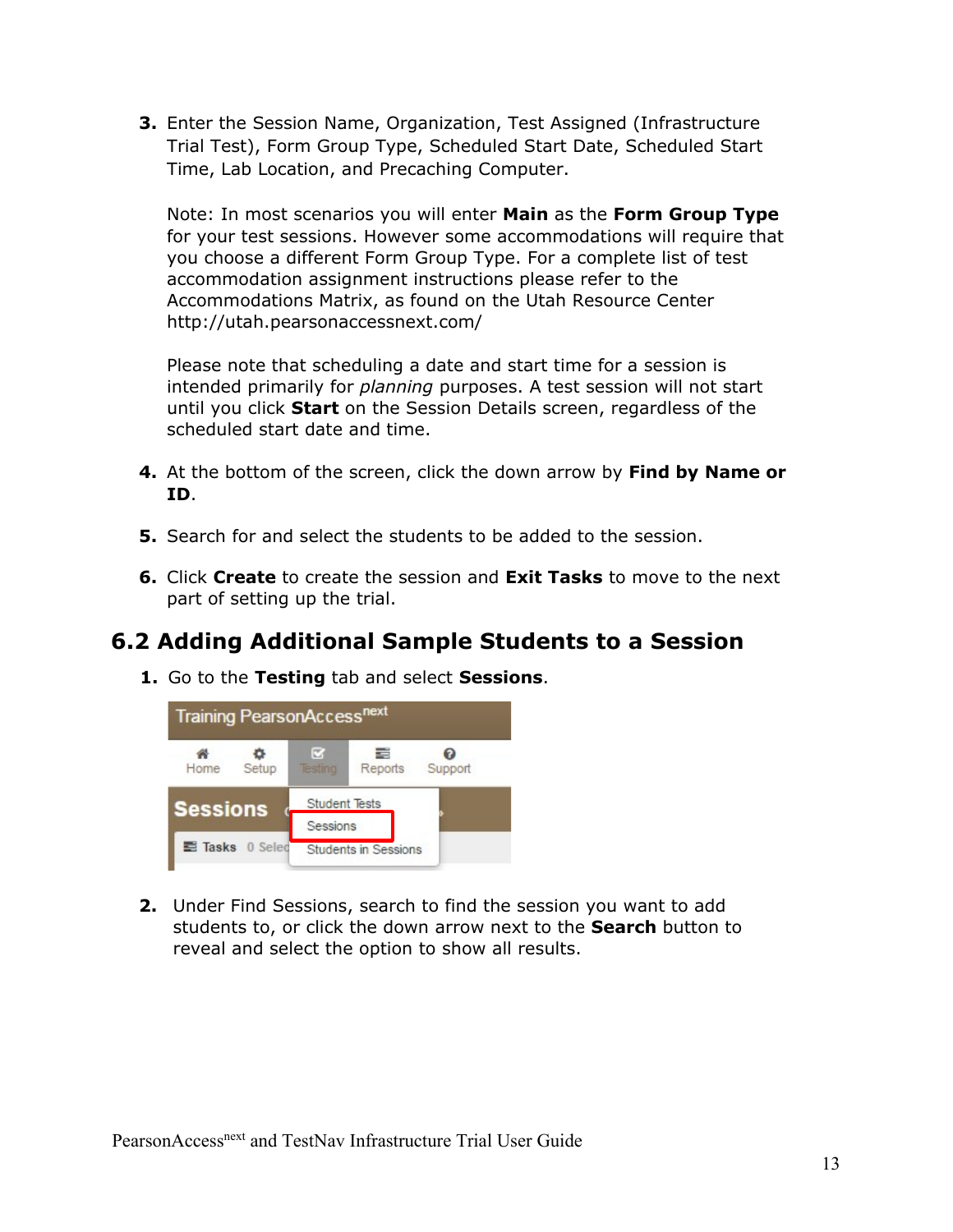|                                         |            |            | $\overline{\phantom{a}}$                  |
|-----------------------------------------|------------|------------|-------------------------------------------|
| <b>Find Sessions</b>                    |            |            |                                           |
| Name starts with                        |            |            | Q Search                                  |
|                                         |            |            | Show all results<br>o                     |
| <b>Filters</b><br><b>Session Status</b> | Clear Hide | No Results | This action clears the search and filters |
| Select one or more                      |            | Session    |                                           |

- **3.** Select the session by checking the box beside it.
- **4.** At the top of the screen, select **Go to Students in Sessions**.



**5.** Select the **Add Students to Sessions** task, then click **Start.** 

| <b>Students in Sessions</b> Go to Sessions »               |
|------------------------------------------------------------|
|                                                            |
| <b>Start</b><br>Add a specific session to the left or sean |
|                                                            |

- **6.** Select the session name.
- **7.** Enter search criteria into the *Find available students* box and select **Search.**
- **8.** Students can be added by selecting individual students. Then click **Add.** Click **Exit Tasks** when done adding students.
- **9.** Note that after a session is created you can go back into the session and edit the session password to allow for easy password entry when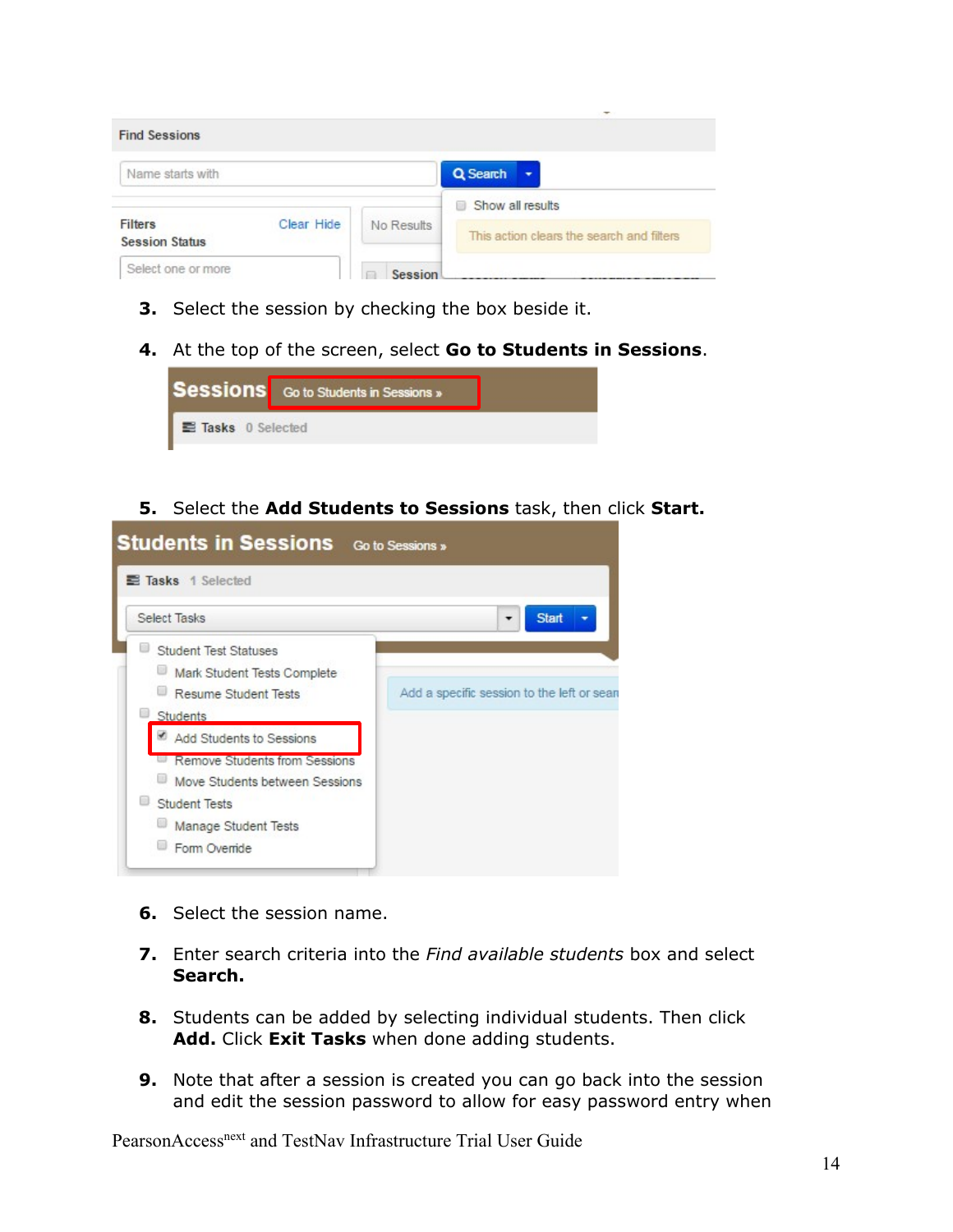students input the password on the TestNav log in screen. To edit the password on your new session select **Create/Edit Sessions**. In the password field enter a password of your choosing and select **Save.** The password you created should display on the student test ticket. After a session has been prepared and started the session password cannot be edited.

## <span id="page-14-0"></span>**6.3 Printing Test Tickets**

Test tickets include a Username and Password for each individual sample student. This information is necessary in order to log in to the Infrastructure Trial.

- **1.** Under the Testing tab, go to the **Students in Sessions** page, add test session(s) to the Session list on the left side of the page. Click **Refresh**  to update the data being displayed.
- **2.** Click a session to select it from the list.

If you have trouble finding your session, go to **Testing** > **Sessions** and select the test session that contains the student(s) whose status you wish to view. Return to **Students in Sessions** and the session will already be listed.

- **3.** Open the **Resources** drop down menu and choose **Print all for this session**.
- **4.** Choose your preferred layout at the top of the screen. The test tickets can be downloaded in four different layouts.
	- 1 per page
	- 4 per page
	- Grid (10 per page)
	- List View (5 per page)

It is strongly recommended that you select one format and use it consistently at your school.

**5.** Print the test tickets. You may need to adjust the print settings (e.g. Shrink to Fit) to ensure no information is cut off on the tickets.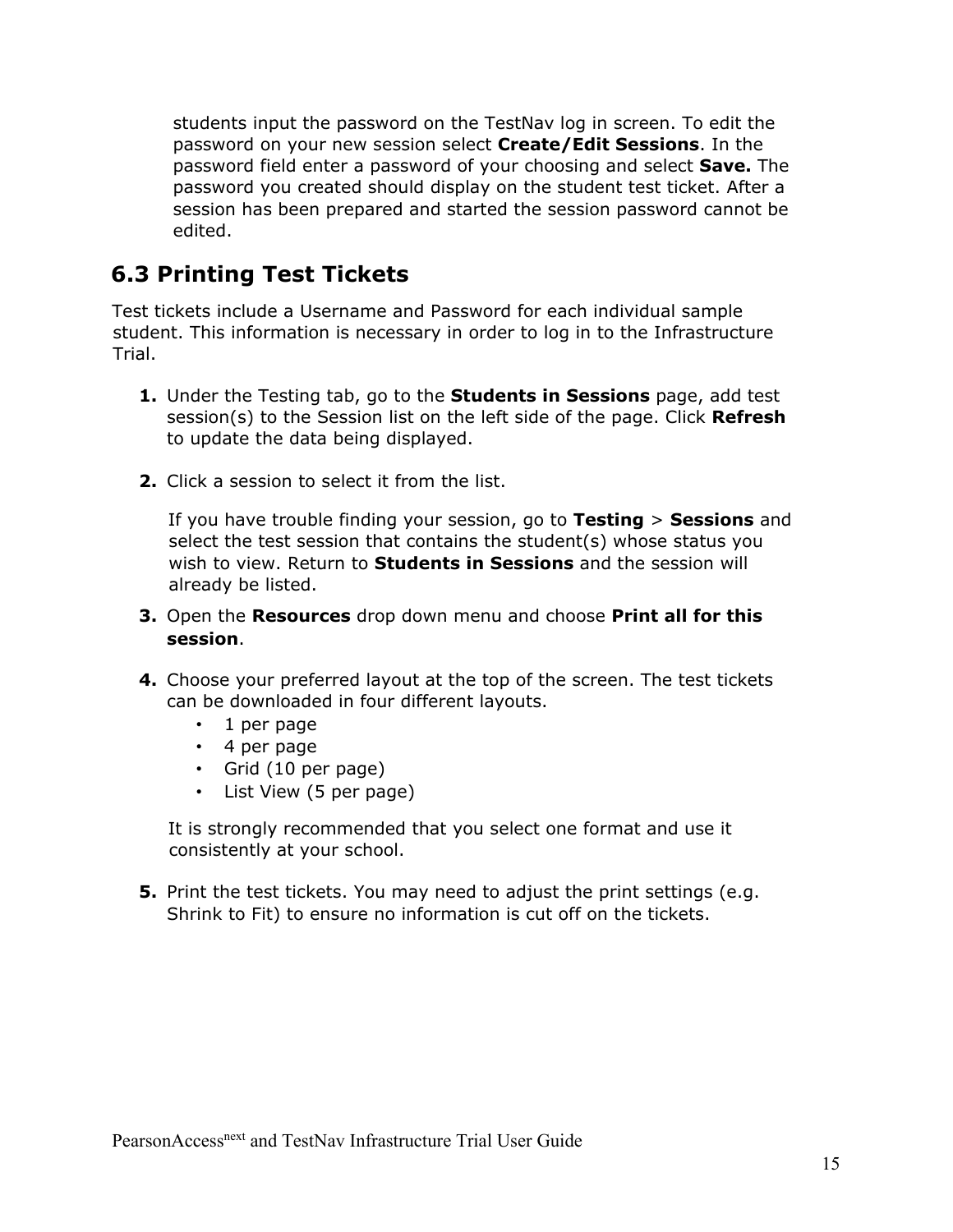| Sample       | □ Ignore Schedule   A Resources - <b>0</b> Details / Edit |
|--------------|-----------------------------------------------------------|
| Not Prepared | Seal Codes<br>Refresh<br>Scheduled Sessions               |
|              | STUDENT TESTING<br><b>TICKETS</b>                         |
|              | Print all for this<br>session                             |
|              | Print selected for this<br>session                        |

#### <span id="page-15-0"></span>**Proctor Test Tickets**

A Proctor Test Ticket allows a test administrator to log in and launch TestNav. Proctor Test Tickets are needed only for Read-aloud test sessions. The TA will need to print the Proctor Test Ticket in order to launch TestNav. **Please note that the** *Proctor Test Ticket* **is for Test Administrator use only.** It is **not** to be distributed to students.

## <span id="page-15-1"></span>**6.4 Caching Test Content**

Once the sessions have been created, the test content must be cached. Disregard any references to completing tasks in PearsonAccess<sup>next</sup> (Home/Live site); the Infrastructure Trial is managed via the Training Center.

Follow instructions to precache test content at [https://support.assessment.pearson.com/x/dRFgAQ.](https://support.assessment.pearson.com/x/dRFgAQ)

## <span id="page-15-2"></span>**6.5 Preparing, Starting, and Unlocking a Session**

The session must be prepared, started, and unlocked before students are able to log in to the Infrastructure Trial.

- **1.** Go to the **Testing** tab and select **Students in Sessions.**
- **2.** Click the session name to go to the details screen for that test session.
- **3.** Click the blue **Prepare Session** button near the center of the screen.
- **4.** Once the session has been Prepared, the Prepare Session button changes to a green Start Session button. Click **Start Session**.
- **5.** Move the slider from Locked to Unlocked. The session is now ready for students to sign in and begin the trial.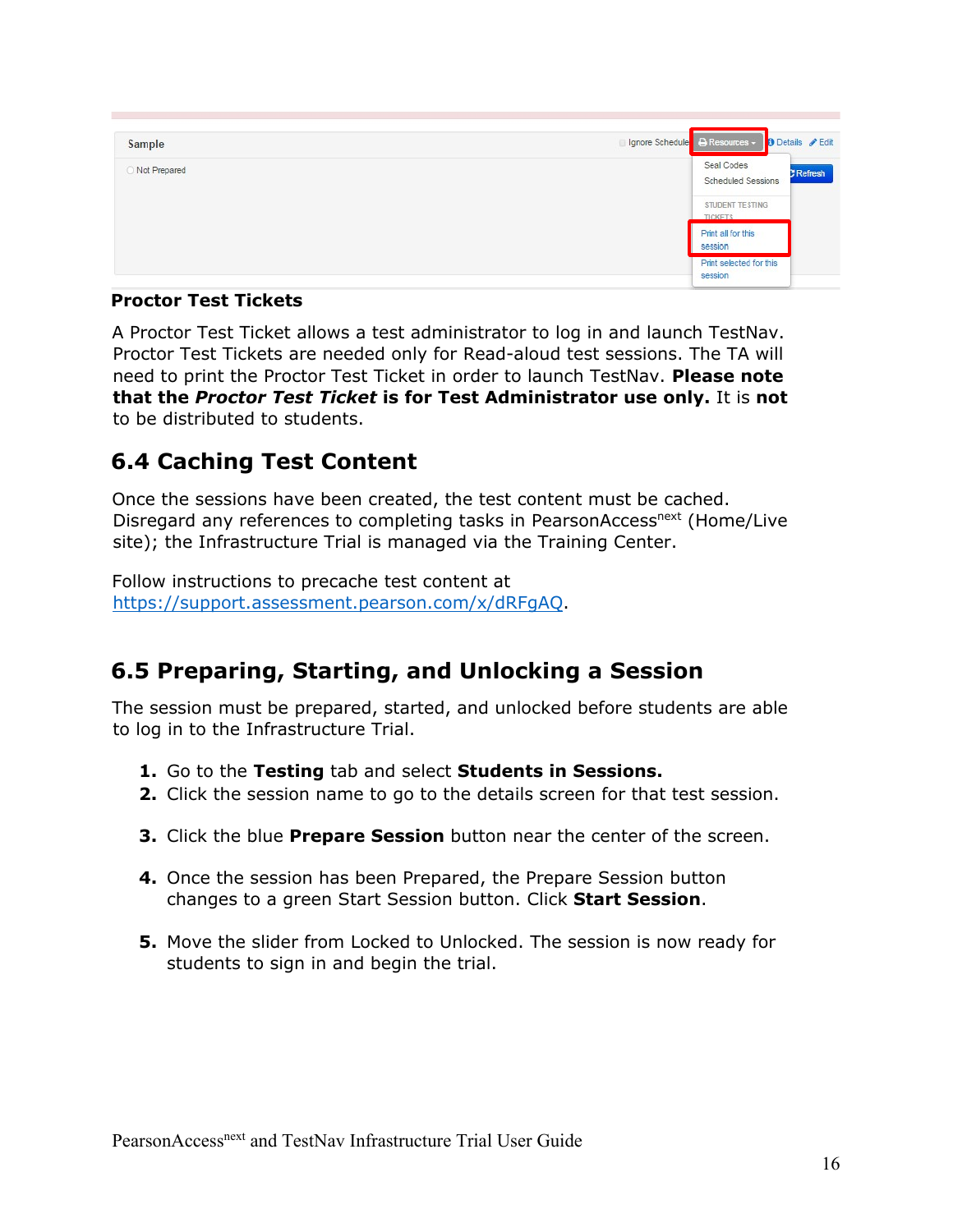## <span id="page-16-0"></span>**6.6 Conducting an Infrastructure Trial at a School**

On the day of your Infrastructure Trial, students will be needed to simulate the testing process. Each student can log in and navigate through the test on their computer.

Students should be provided with test tickets so they may log in. Once the Infrastructure Trial session has been started, a student must be logged in to each computer to be used for testing.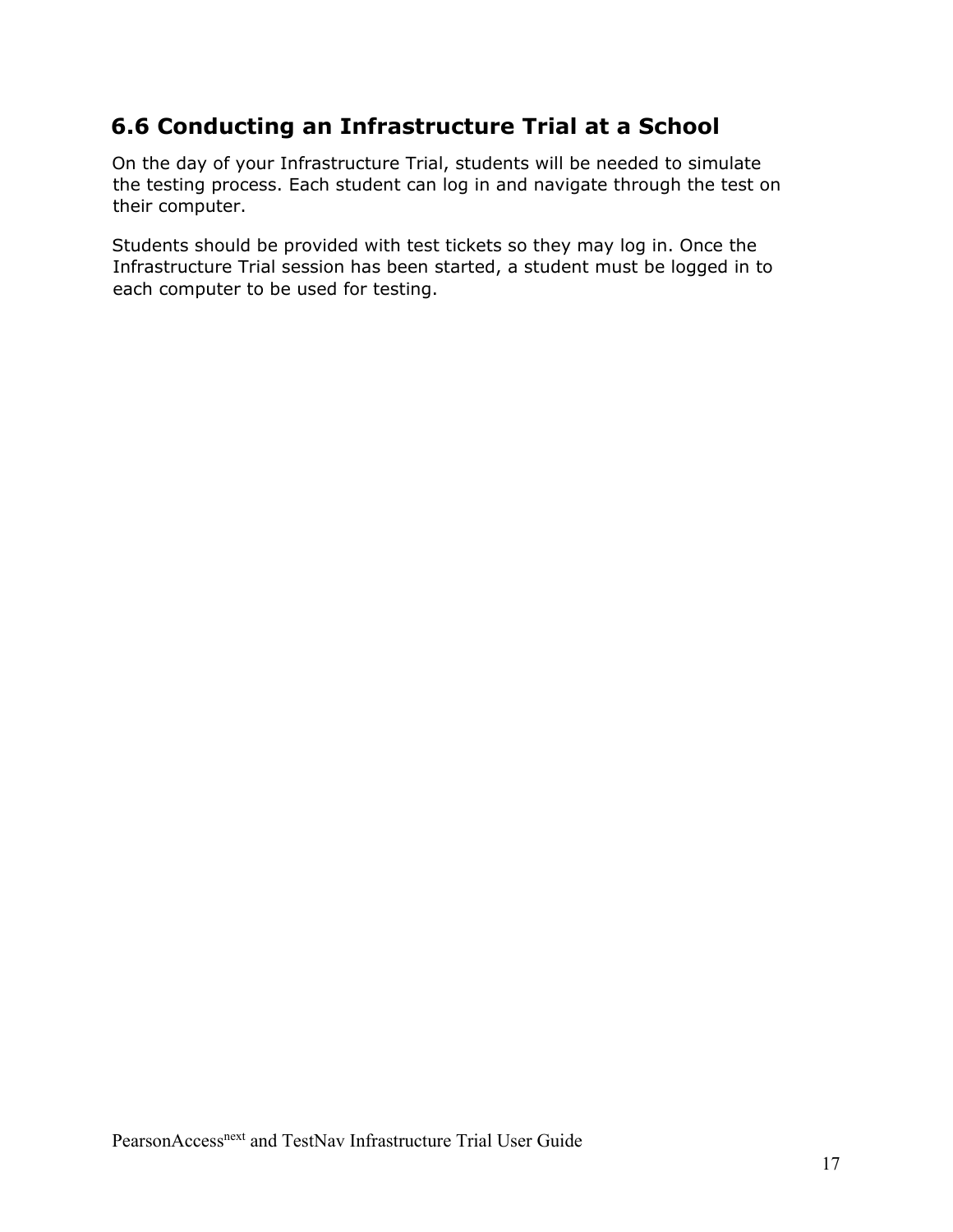# <span id="page-17-0"></span>**6.7 Script for the Infrastructure Trial**

**Note**: The Infrastructure Trial can be used to administer Question Samplers. The Infrastructure Trial uses this content to allow districts and schools to simulate a computer-based administration for testing hardware and network connectivity prior to the operational administration.

- **1.** Distribute the designated test tickets to each student. Each student should be provided a pen or pencil and should log any issues on the back of his or her student test ticket. They should also alert the teacher to any issue.
- **Say** Thank you for participating in the Infrastructure Trial. I have provided you with a student test ticket and a pen or pencil. If you encounter any problems during the Infrastructure Trial, please let me know by raising your hand. Describe the problem and state the number of times it occurred on your student test ticket. If the problem prohibits you from proceeding with the test, please raise your hand and I or someone else will assist you. Are there any questions? (*Pause*)*.*
	- **2.** Answer questions one at a time.

| Say I | For tablets or other mobile devices (e.g., Chromebooks, iPads), or computers<br>with the TestNav app installed, launch the TestNav app and follow the prompts<br>to reach the Student Sign In screen. |  |
|-------|-------------------------------------------------------------------------------------------------------------------------------------------------------------------------------------------------------|--|
|       | A Sign In screen should be displayed after a few seconds. Raise your hand if<br>you do not see the Utah Sign In screen.                                                                               |  |

- **3.** Assist students as needed and make sure everyone is able to get to the Sign In screen.
- **Say** | Now enter the Username and Password as shown on the test ticket and click **Sign In**.
	- **4.** The Infrastructure Trial will take a few seconds to load.

| Say   Select Start Test Now, and then select Start Section. You should now see a |
|----------------------------------------------------------------------------------|
| message, Congratulations! You have successfully launched TestNav.                |

**5.** Assist students as needed and make sure everyone is receiving the Congratulations! You have successfully launched TestNav message.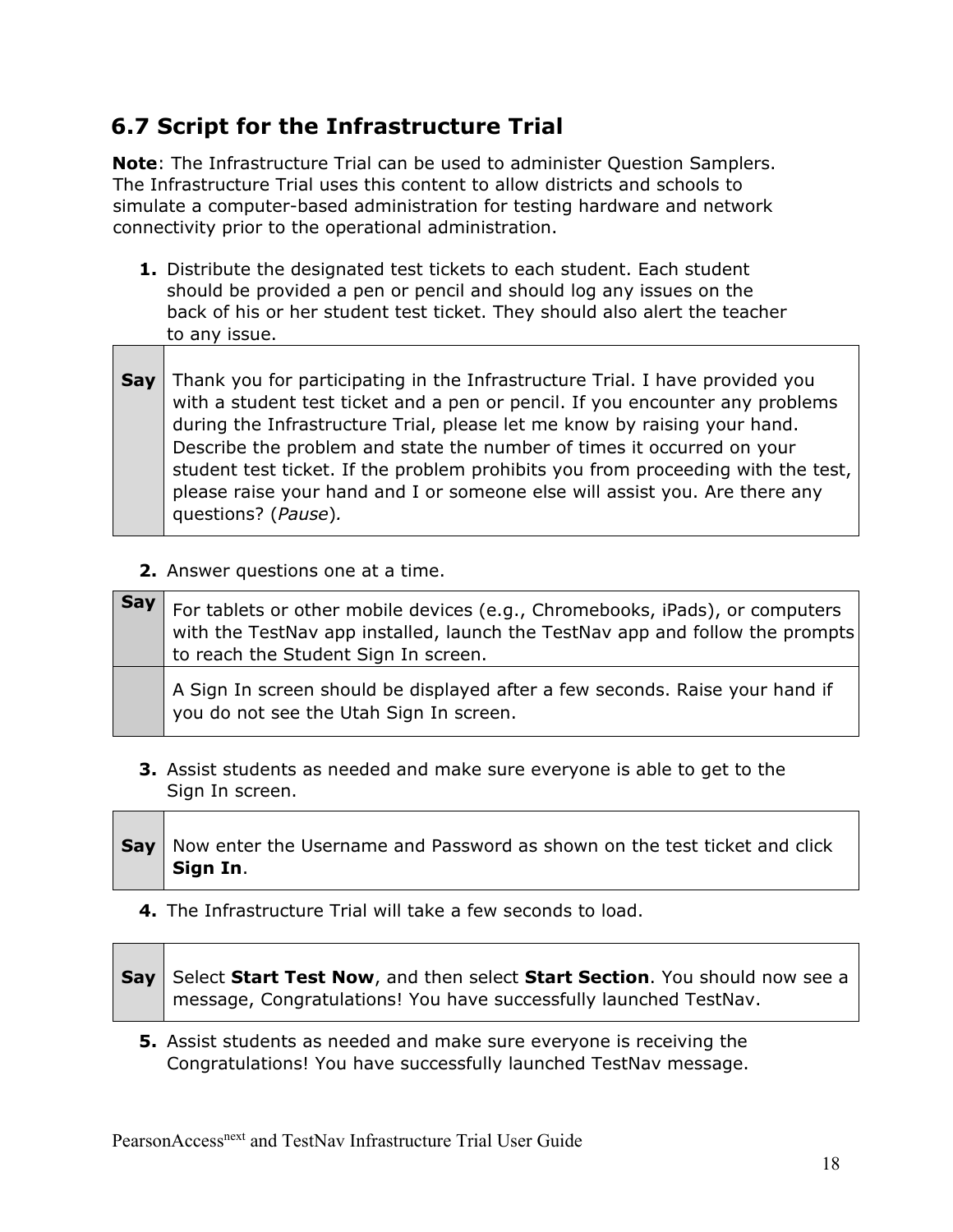**Say** Click the forward arrow in the top left corner of the screen once you have successfully launched TestNav. Click through each question and select an answer. When you are ready, submit your test.

Click **Submit Final Answers and Yes, Submit Final Answers**. Use your Student Test Ticket to record any additional comments about your experience and turn in your ticket.

- **6.** Walk around the room and assist students as needed in order to complete the Infrastructure Trial.
- **7.** See the Follow-Up section, in this Infrastructure Trial User Guide, for how to provide your district and Pearson with feedback on your experience in the Infrastructure Trial.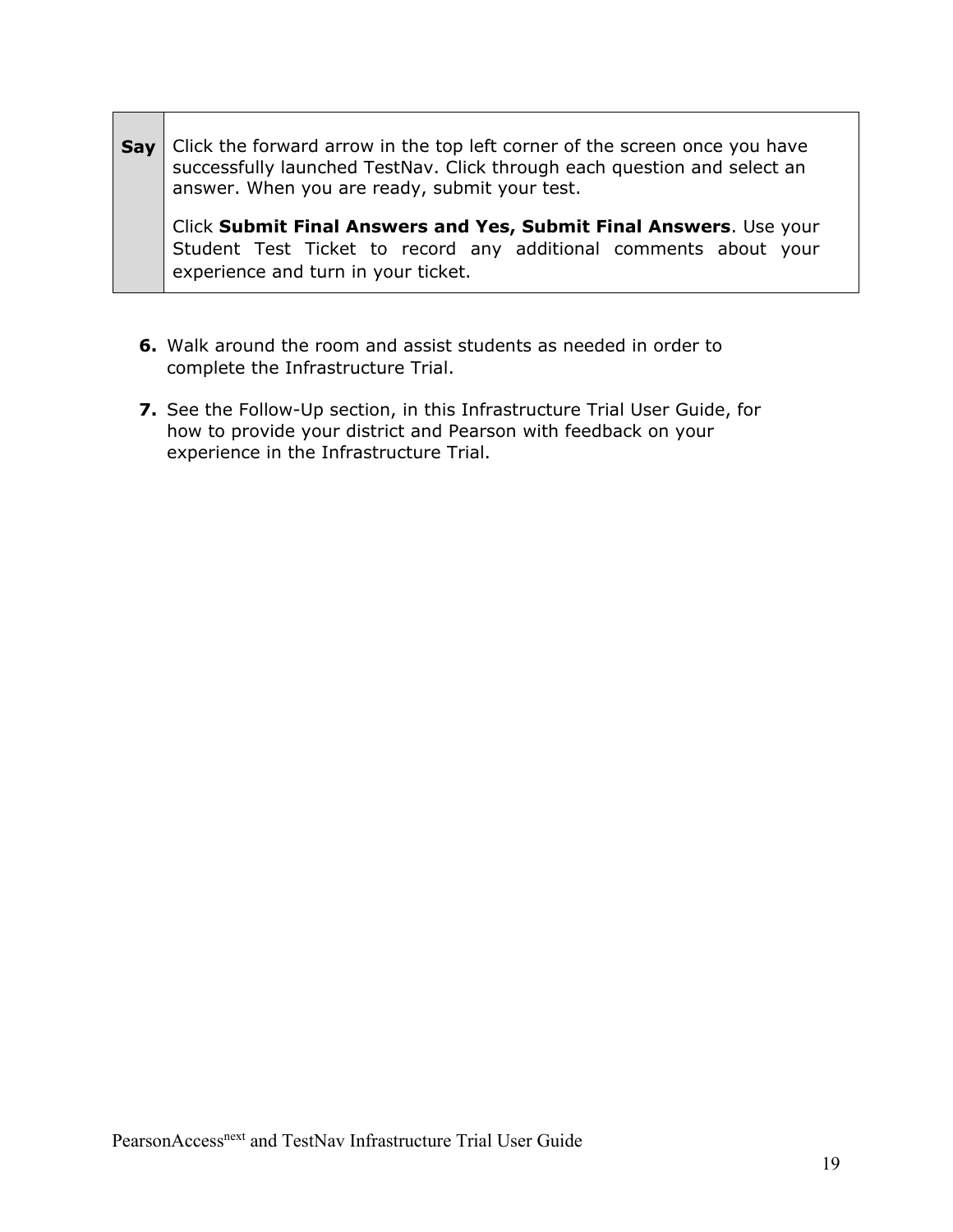## <span id="page-19-0"></span>**6.8 Monitoring Sessions**

Once a session has been started, there are a number of actions that may need to be carried out in order to complete the Infrastructure Trial. These actions include resuming sample students and marking the student responses complete.

The following table lists the statuses that may appear for a student in the Session Details and a description of what each status indicates.

#### **Ready**

The student has not yet started the test: If a student was assigned a test, but never started the test, they would have a status of Ready. A test session cannot be stopped until students in Ready status have either been removed or marked complete so that all students in the session have a status of Complete or Marked Complete.

#### **Resumed/ Resumed Uploaded**

The student has been authorized to resume the test, but has not yet logged in.

#### **Active**

The student has logged in and started the test. If the student exits the test and the status is Active, the student cannot resume testing unless the status is changed to Resumed Upload. If a student logs out of the test at any point before the trial is completed, the student will need to be resumed before they can log in again.

A student will show as "Exited" if they have exited the test before the test is submitted. Before a session can be stopped, students must be either in "Completed" or "Marked Complete" status.

#### **Exited**

The student has exited TestNav but has not submitted test responses. The student cannot resume testing unless the status is changed to Resumed. If the student will not resume testing for any reason, then the status must be changed to Marked Complete.

#### **Completed**

The test has been submitted by the student through TestNav and the data has been processed. This status cannot be changed, except by using Undo Student Test Submission.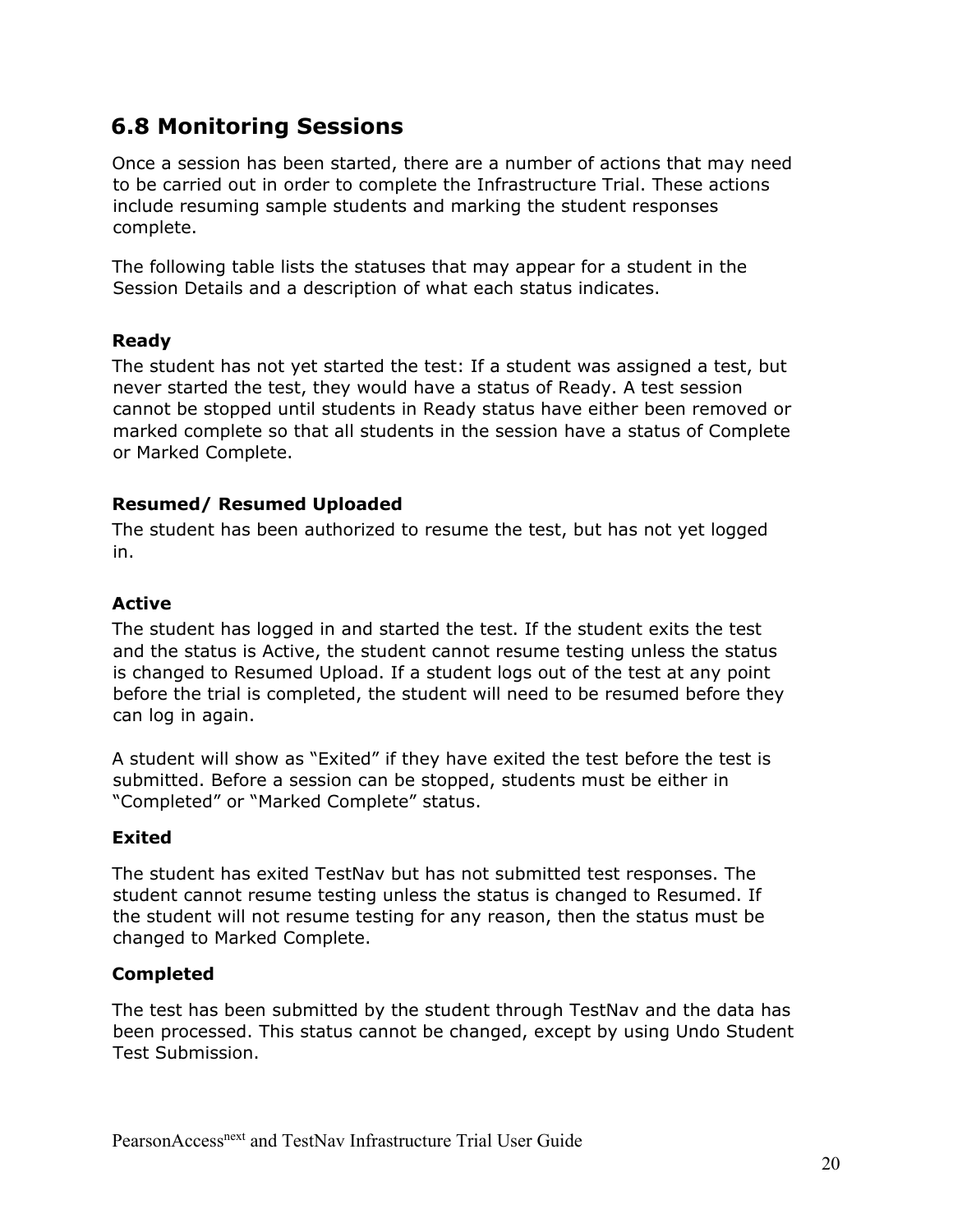#### **Marked Complete**

The student has exited TestNav and will not resume the same test, or has never logged in to a test, but the test session needs to be stopped. This status cannot be changed, except by using Undo Student Test Submission.

To Resume a Student

- **1.** To resume a sample student, click the arrow next to the student's test status and select **Resume**. Only students in Active or Exited status can be resumed. Note: Students in Active status should only be resumed after verifying the student is no longer in the test.
- **2.** Once resumed, a student can login with their ticket to complete the test. The student's status will update in the *Students in Sessions* screen.

To mark a student's test complete (students in a status other than Ready or Completed):

- 1. Go to the *Students in Sessions* screen and open the **Select Tasks**  list. Select **Mark Student Tests Complete** and click **Start.**
- 2. Check the box next to the student name(s).
- 3. Enter comments in the *Reason* text box.
- 4. Click **Mark Complete** and then **Exit Tasks.**

Once all Ready students have been removed and all students are in Completed and Marked Complete status, the session can be stopped. To stop the session, click **Stop Session** at the top of the session page.

## <span id="page-20-0"></span>**6.9 After the Infrastructure Trial**

Once an Infrastructure Trial has been completed, the Infrastructure Trial session can be stopped.